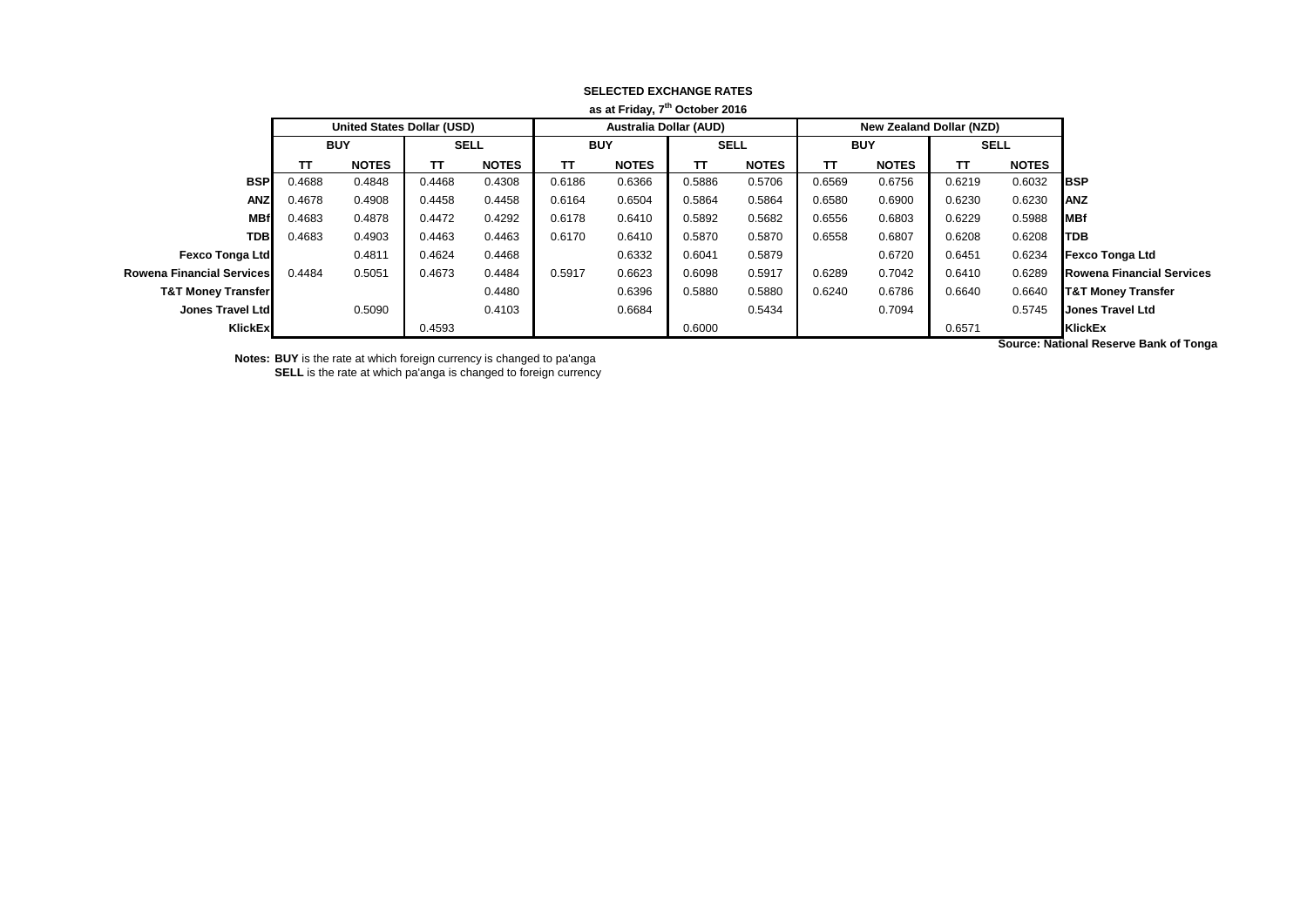|                                  | as at Friday, 14th October 2016   |              |             |              |            |                               |             |              |            |                          |             |              |                                  |
|----------------------------------|-----------------------------------|--------------|-------------|--------------|------------|-------------------------------|-------------|--------------|------------|--------------------------|-------------|--------------|----------------------------------|
|                                  | <b>United States Dollar (USD)</b> |              |             |              |            | <b>Australia Dollar (AUD)</b> |             |              |            | New Zealand Dollar (NZD) |             |              |                                  |
|                                  | <b>BUY</b>                        |              | <b>SELL</b> |              | <b>BUY</b> |                               | <b>SELL</b> |              | <b>BUY</b> |                          | <b>SELL</b> |              |                                  |
|                                  | тτ                                | <b>NOTES</b> | тτ          | <b>NOTES</b> | TΤ         | <b>NOTES</b>                  | TΤ          | <b>NOTES</b> | TΤ         | <b>NOTES</b>             | тτ          | <b>NOTES</b> |                                  |
| <b>BSP</b>                       | 0.4668                            | 0.4828       | 0.4448      | 0.4288       | 0.6171     | 0.6351                        | 0.5871      | 0.5691       | 0.6602     | 0.6789                   | 0.6252      | 0.6065       | <b>IBSP</b>                      |
| <b>ANZ</b>                       | 0.4658                            | 0.4888       | 0.4438      | 0.4438       | 0.6153     | 0.6493                        | 0.5853      | 0.5853       | 0.6615     | 0.6935                   | 0.6265      | 0.6265       | <b>IANZ</b>                      |
| <b>MBf</b>                       | 0.4663                            | 0.4854       | 0.4452      | 0.4274       | 0.6163     | 0.6369                        | 0.5878      | 0.5650       | 0.6589     | 0.6803                   | 0.6263      | 0.6024       | <b>IMBf</b>                      |
| <b>TDB</b>                       | 0.4663                            | 0.4883       | 0.4443      | 0.4443       | 0.6156     | 0.6396                        | 0.5856      | 0.5856       | 0.6591     | 0.6840                   | 0.6241      | 0.6241       | <b>ITDB</b>                      |
| <b>Fexco Tonga Ltd</b>           |                                   | 0.4790       | 0.4599      | 0.4449       |            | 0.6316                        | 0.6022      | 0.5864       |            | 0.6755                   | 0.6482      | 0.6266       | <b>Fexco Tonga Ltd</b>           |
| <b>Rowena Financial Services</b> | 0.4464                            | 0.5025       | 0.4598      | 0.4464       | 0.5917     | 0.6623                        | 0.6021      | 0.5917       | 0.6289     | 0.7042                   | 0.6402      | 0.6289       | <b>Rowena Financial Services</b> |
| Jones Travel Ltd                 |                                   | 0.5069       |             | 0.4084       |            | 0.6669                        |             | 0.5420       |            | 0.7128                   |             | 0.5776       | <b>Jones Travel Ltd</b>          |

## **SELECTED EXCHANGE RATES**

**Notes: BUY** is the rate at which foreign currency is changed to pa'anga

**SELL** is the rate at which pa'anga is changed to foreign currency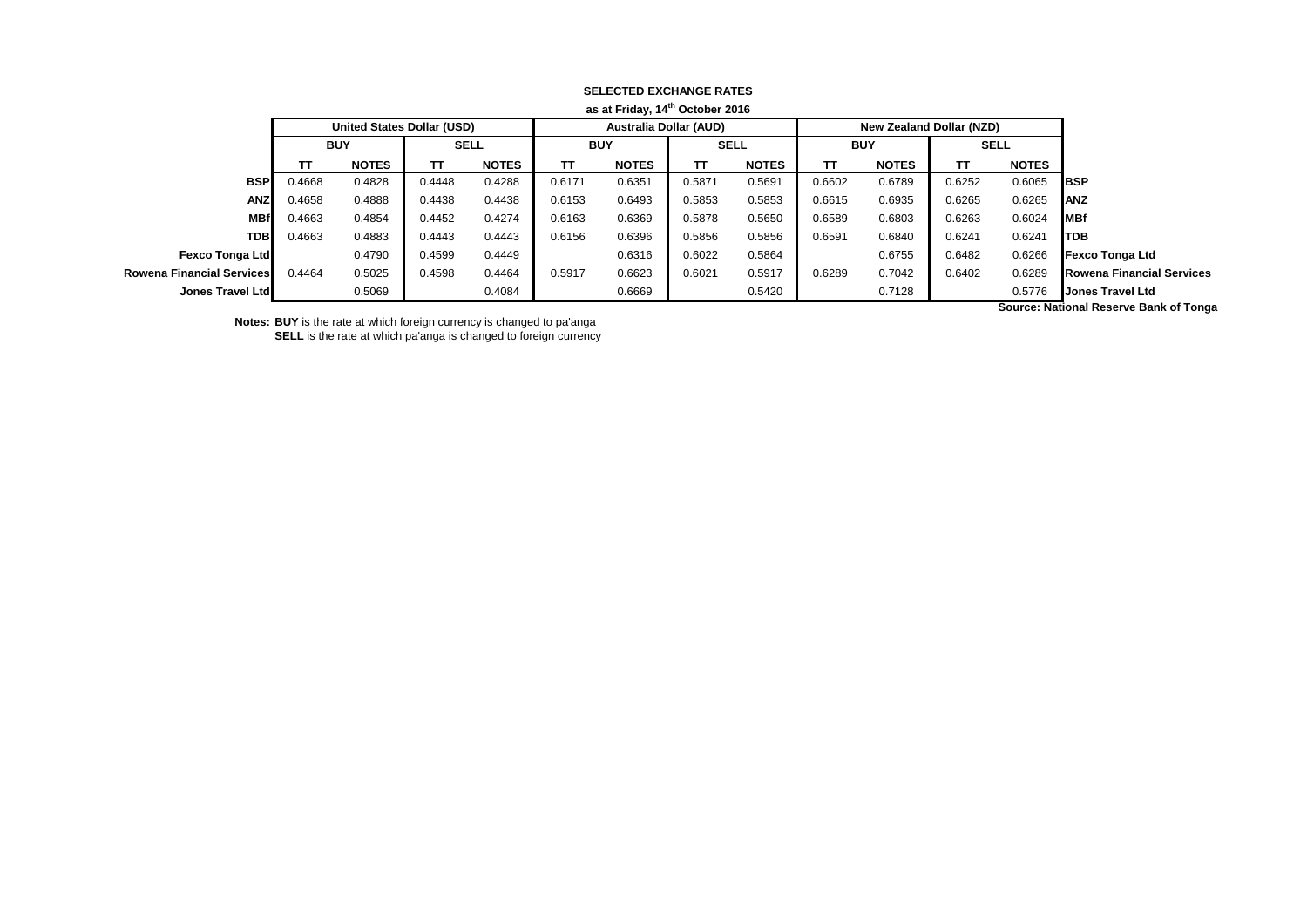| as at Friday, 21 October 2016 |            |                                   |             |              |            |                               |             |              |            |                                 |             |              |                               |
|-------------------------------|------------|-----------------------------------|-------------|--------------|------------|-------------------------------|-------------|--------------|------------|---------------------------------|-------------|--------------|-------------------------------|
|                               |            | <b>United States Dollar (USD)</b> |             |              |            | <b>Australia Dollar (AUD)</b> |             |              |            | <b>New Zealand Dollar (NZD)</b> |             |              |                               |
|                               | <b>BUY</b> |                                   | <b>SELL</b> |              | <b>BUY</b> |                               | <b>SELL</b> |              | <b>BUY</b> |                                 | <b>SELL</b> |              |                               |
|                               | TΤ         | <b>NOTES</b>                      | TΤ          | <b>NOTES</b> | TΤ         | <b>NOTES</b>                  | TΤ          | <b>NOTES</b> | ΤT         | <b>NOTES</b>                    | π           | <b>NOTES</b> |                               |
| <b>BSP</b>                    | 0.4692     | 0.4852                            | 0.4472      | 0.4312       | 0.6158     | 0.6338                        | 0.5858      | 0.5678       | 0.6542     | 0.6729                          | 0.6192      | 0.6005       | <b>BSP</b>                    |
| <b>ANZ</b>                    | 0.4682     | 0.4912                            | 0.4462      | 0.4462       | 0.6141     | 0.6481                        | 0.5841      | 0.5841       | 0.6556     | 0.6876                          | 0.6206      | 0.6206       | <b>ANZ</b>                    |
| <b>MBf</b>                    | 0.4687     | 0.4878                            | 0.4476      | 0.4292       | 0.6150     | 0.6369                        | 0.5864      | 0.5650       | 0.6529     | 0.6757                          | 0.6203      | 0.5988       | <b>MBf</b>                    |
| <b>TDB</b>                    | 0.4687     | 0.4907                            | 0.4467      | 0.4467       | 0.6147     | 0.6387                        | 0.5847      | 0.5847       | 0.6535     | 0.6784                          | 0.6185      | 0.6185       | <b>TDB</b>                    |
| <b>Fexco Tonga Ltd</b>        |            | 0.4816                            | 0.4623      | 0.4472       |            | 0.6302                        | 0.6006      | 0.5852       |            | 0.6692                          | 0.6432      | 0.6208       | <b>Fexco Tonga Ltd</b>        |
| <b>T&amp;T Money Transfer</b> |            | 0.4882                            |             | 0.4480       |            | 0.6368                        | 0.5800      | 0.5800       | 0.6600     | 0.6759                          | 0.6250      | 0.6250       | <b>T&amp;T Money Transfer</b> |
| Jones Travel Ltd              |            | 0.5095                            |             | 0.4107       |            | 0.6655                        |             | 0.5408       |            | 0.7065                          |             | 0.5719       | Jones Travel Ltd              |
| MoneyGram BSP                 | 0.4771     |                                   | 0.4463      |              | 0.6042     |                               | 0.5884      |              | 0.6709     |                                 | 0.6213      |              | <b>MoneyGram BSP</b>          |
| KlickEx                       |            |                                   | 0.4505      |              |            |                               | 0.5970      |              |            |                                 | 0.6392      |              | <b>KlickEx</b>                |
|                               |            |                                   |             |              |            |                               |             |              |            |                                 |             |              | .                             |

## **SELECTED EXCHANGE RATES as at Friday, 21st October 2016**

**Notes: BUY** is the rate at which foreign currency is changed to pa'anga

**SELL** is the rate at which pa'anga is changed to foreign currency